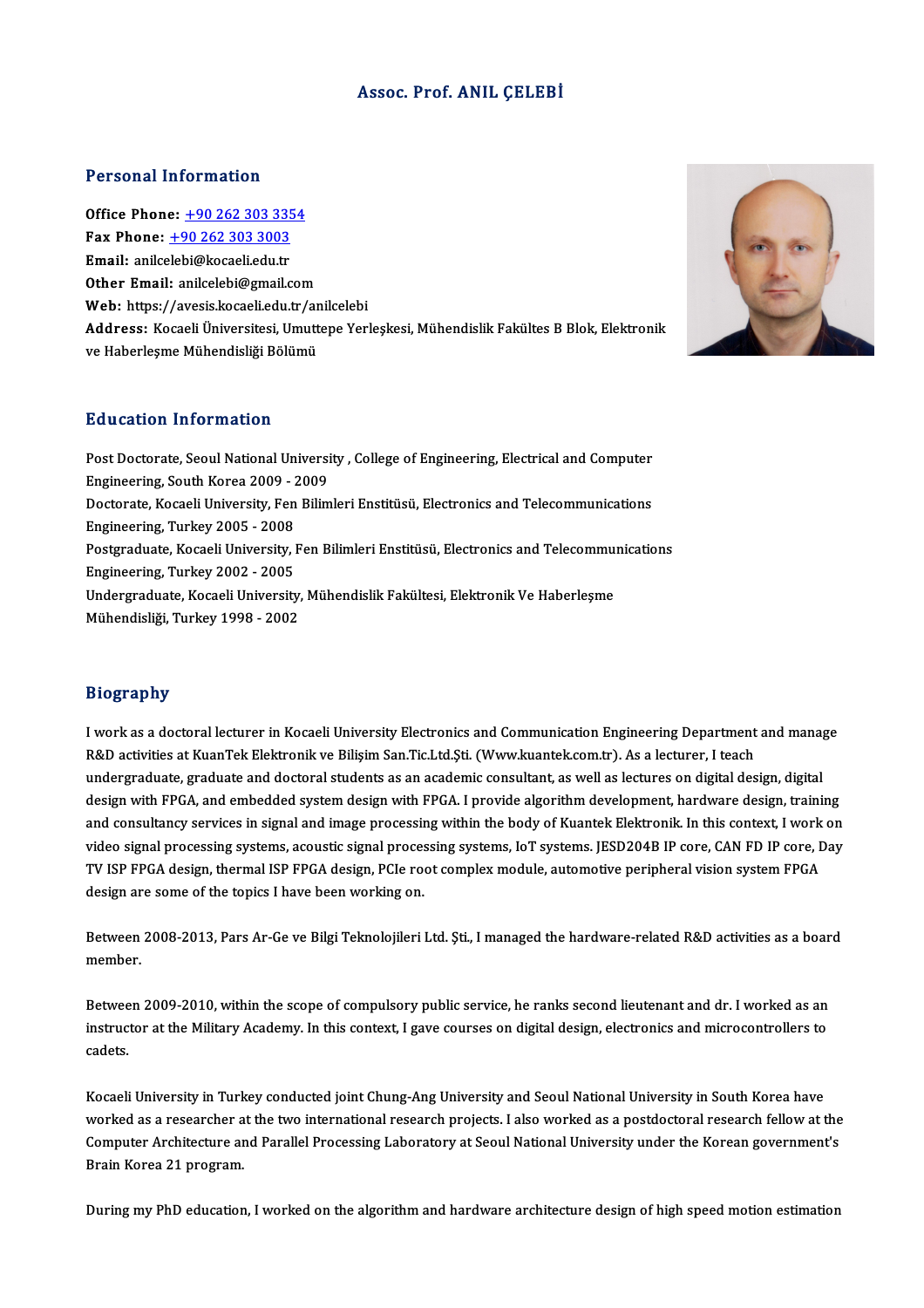for H.264 / AVC. During my doctoral studies, I have published articles and notices in various journals and conferences.

for H.264 / AVC. During my doctoral studies, I have published articles and notices in various journals and conference<br>During my graduate education, I worked on the design of analog and digital electronic circuits. In this During my graduate education, I worked on the design of analog and digital electronic circuits. In this context, I have<br>been a researcher and scholarship in scientific research projects involving the realization and produc During my graduate education, I worked<br>been a researcher and scholarship in sc<br>digital converters with VLSI technology.

## uigital converters with vi<br>Foreign Languages <mark>Foreign Language</mark><br>English, C1 Advanced

# English, C1 Advanced<br>Certificates, Courses and Trainings

Entrepreneurship, Berkeley - T-Jump Accelerator, University of California, Berkeley, 2017 UST CHICACOS, USUL DUS UNU TTUNINGS<br>Entrepreneurship, Berkeley - T-Jump Accelerator, University of California, Berk<br>Vocational Course, HDL Designer Live Online Training, Mentor Graphics, 2015<br>Vocational Course, SystemVeril Entrepreneurship, Berkeley - T-Jump Accelerator, University of California, Berkeley,<br>Vocational Course, HDL Designer Live Online Training, Mentor Graphics, 2015<br>Vocational Course, SystemVerilog For Verification Training, M Vocational Course, SystemVerilog For Verification Training, Mentor Graphics, 2014<br>Vocational Course, Essential Verification with SystemVerilog and UVM, IMEC, 2014

#### **Dissertations**

Doctorate, H.264/AVC'de hızlı hareket kestirimi için düşük güçlü donanım mimarileri ve algoritma ortak tasarımı, Kocaeli Universität<br>Doctorate, H.264/AVC'de hızlı hareket kestirimi için düşük güçlü donanım mimarileri ve alg<br>University, Fen Bilimleri Enstitüsü, Elektronics and Telecommunications Engineering, 2008<br>Postaraduata 10 bit iki adıml Postgraduate, 10 bit iki adımlı analog sayısal dönüştürücünün VLSI tasarımı ve benzetimi, Kocaeli University, Fen<br>Bilimleri Enstitüsü, Fen Bilimleri Enstitüsü, 2005 University, Fen Bilimleri Enstitüsü, Elektronics an<br>Postgraduate, 10 bit iki adımlı analog sayısal dön<br>Bilimleri Enstitüsü, Fen Bilimleri Enstitüsü, 2005

#### Research Areas

Computer Sciences, Numerical Algorithms, Computer Vision, Equipment, Input/Output, Memory and Storage, Processor Architectures, Mumerical Algorithms, Computer Vision, Equipment, Input/Output, Memory and Storage, I<br>Architectures, Logic Design, Microprogramming and Control Structure, Integrated Circuits, Application Based<br>Architecture, Computer Sciences, Numerical Algorithms, Computer Vision, Equipment, Input/Output, Memory and<br>Architectures, Logic Design, Microprogramming and Control Structure, Integrated Circuits, Applicati<br>Architecture, Pattern Recogn Architectures, Logic Design, Microprogramming and Control Structure, Integrated Circuits, Application Based<br>Architecture, Pattern Recognition and Image Processing, Neural Networks, Bioinstrumentation and<br>Microelectromechan Architecture, Pattern Recognition and Image Processing, Neural Networks, Bioinstrumentation and<br>Microelectromechanical Systems (MEMS), Biosignal Processing, Electrical and Electronics Engineering, Electronic<br>Printed Circui Microelectromechanical Systems (MEMS), Biosignal Processing, Electrical and Electronics Engineering, Electronic,<br>Printed Circuits, Thin Film, Thick Film and Hybrid ICs, Circuit Theory, Sensing Devices and Transducers, Elec Printed Circuits, Thin Film, Thick Film and Hybrid ICs, Circuit Theory, Sensing Devices and Transducers, Electronic<br>Circuits, Numerical Neuroscience, Computer Science, General Algebraic Systems, Geometry, Integral Equation Circuits, Numerical Neuroscience, Computer Science, General Algebraic Systems, Geometry, Integral Equations, Integra<br>Transformations, Computational Calculation, Numerical Analysis, Theory of Atoms and Molecules, Electronic Transformations, Computational Calculation, Numerical Analysis, Theory of Atoms and Molecules, Electronic and<br>magnetic devices, microelectronics, Sensors / Electrooptics Technologies, Avionics, IC technology, Bus lines-Int

#### Academic Titles / Tasks

Academic Titles / Tasks<br>Associate Professor, Kocaeli University, Mühendislik Fakültesi, Elektronik Ve Haberleşme Mühendisliği, 2021 - Continues<br>Assistant Professor, Kocaeli University, Mühendislik Fakültesi, Elektronik Ve Associate Professor, Kocaeli University, Mühendislik Fakültesi, Elektronik Ve Haberleşme Mühendisliği, 2021 - Conti<br>Assistant Professor, Kocaeli University, Mühendislik Fakültesi, Elektronik Ve Haberleşme Mühendisliği, 200 Associate Professor, Kocaeli University, Mühendislik Fakültesi, Elektronik Ve Haberleşme Mühendisliğ<br>Assistant Professor, Kocaeli University, Mühendislik Fakültesi, Elektronik Ve Haberleşme Mühendisliği<br>Lecturer PhD, Land Assistant Professor, Kocaeli University, Mühendislik Fakültesi, Elektronik Ve Haberleşme Mühendisliği, 2009 - 2021<br>Lecturer PhD, Land War Academy Command, Turkısh Mılıtary Academy (Dean's Office), 2009 - 2010<br>Research Assi

#### Courses

Tümleşik Sayısal Devrelerin Fonksiyonel Olarak Doğrulanması, Postgraduate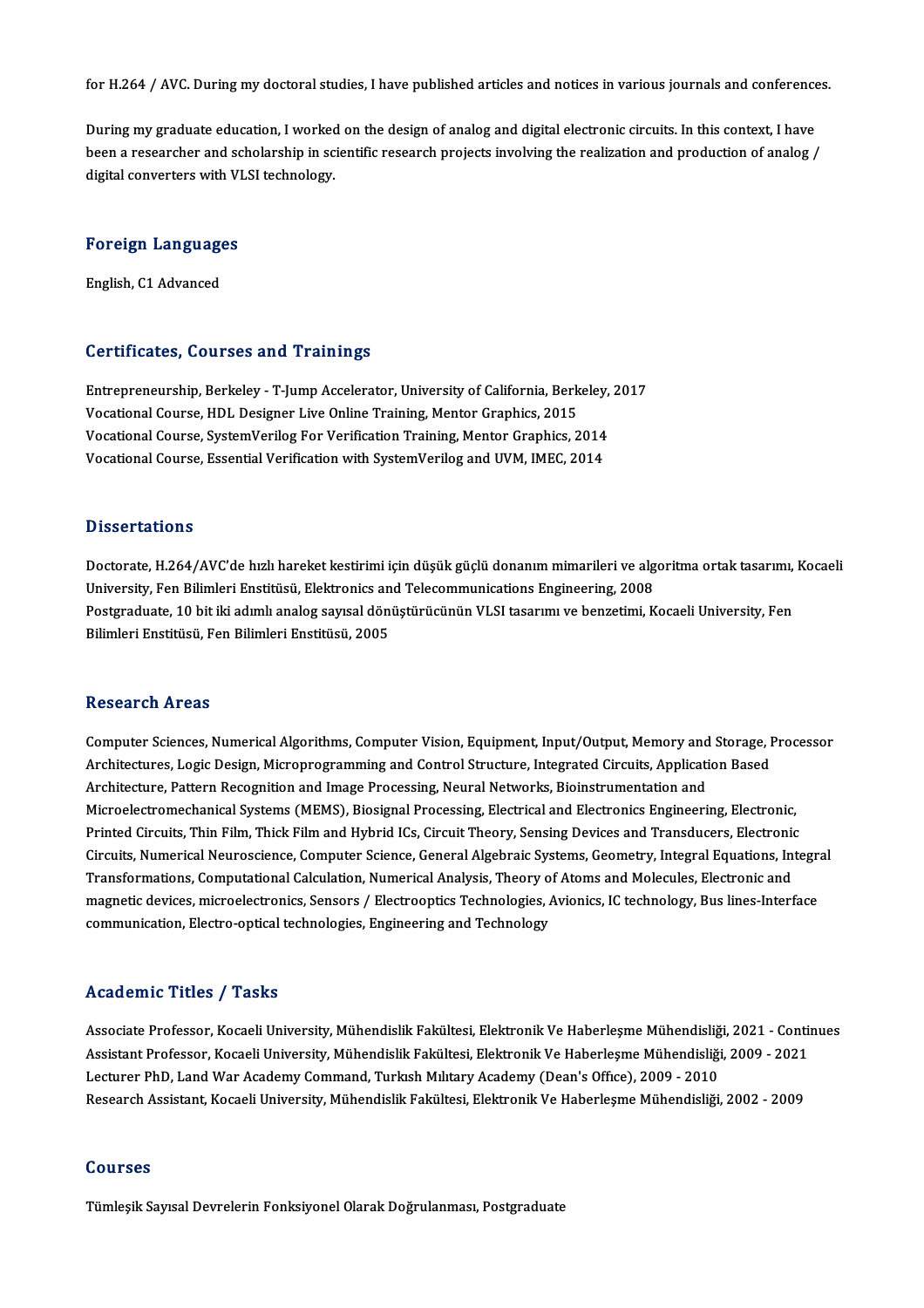İleri Sayısal Tasarım, Postgraduate İleri Sayısal Tasarım, Postgraduate<br>Fonksiyonel Doğrulamaya Giriş, Undergraduate<br>EPCA'ler ile Seyreal Tesarıma Giriş, Undergradua FPGA'lar ile Sayısal Tasarıma Giriş, Undergraduate<br>Bilgisavar Donanım Mimarisi. Postgraduate Fonksiyonel Doğrulamaya Giriş, Undergradı<br>FPGA'lar ile Sayısal Tasarıma Giriş, Undergra<br>Bilgisayar Donanım Mimarisi, Postgraduate<br>Digital Dosign Undergraduate Digital Design, Undergraduate MühendislikTasarımı -3,Undergraduate Digital Design, Undergraduate<br>Mühendislik Tasarımı - 3, Undergraduate<br>Mühendislik Uygulamalarına Giriş, Undergraduate<br>Mikroislamsilar, Undergraduate Mühendislik Tasarımı - 3, Underg<br>Mühendislik Uygulamalarına Giri<br>Mikroişlemciler, Undergraduate<br>Mühendislik Tasarımı - 2, Underg Mühendislik Uygulamalarına Giriş, Underg<br>Mikroişlemciler, Undergraduate<br>Mühendislik Tasarımı - 2, Undergraduate<br>Mühendislik Tasarımı - 1, Undergraduate Mikroişlemciler, Undergraduate<br>Mühendislik Tasarımı - 2, Undergraduate<br>Mühendislik Tasarımı - 1, Undergraduate<br>Flektronik Laboratuvan I, Undergraduate Mühendislik Tasarımı - 2, Undergraduate<br>Mühendislik Tasarımı - 1, Undergraduate<br>Elektronik Laboratuvarı I, Undergraduate<br>Elektronik II, Undergraduate Mühendislik Tasarımı - 1, Und<br>Elektronik Laboratuvarı I, Un<br>Elektronik II, Undergraduate<br>Elektronice I, Undergraduate Elektronik Laboratuvarı I, Undergraduate<br>Elektronik II, Undergraduate<br>Elektronics I, Undergraduate Elektronik Laboratuvarı II, Undergraduate

#### Advising Theses

ÇelebiA.,Düşükkarmaşıklığa sahip hareketkestirimidonanımmimarileri,Postgraduate,S.ÇETİN(Student),2019 rta v rorr<sub>ı</sub>ş "rreses"<br>Çelebi A., Düşük karmaşıklığa sahip hareket kestirimi donanım mimarileri, Postgraduate, S.ÇETİN(Student)<br>Çelebi A., HEVC CABAC için ikilileştirme modülü donanım mimarisi, Postgraduate, Y.ÇETİN(Stude Çelebi A., Düşük karmaşıklığa sahip hareket kestirimi donanım mimarileri, Postgraduate, S.ÇETİN(Stude:<br>Çelebi A., HEVC CABAC için ikilileştirme modülü donanım mimarisi, Postgraduate, Y.ÇETİN(Student), 201<br>Çelebi A., Uyarla Celebi A., HEVC CABAC içi<br>Celebi A., Uyarlamalı saat<br>S.DEMİR(Student), 2018<br>Celebi A. H 264 (AVC ve b Çelebi A., Uyarlamalı saat eş-zamanlama yönteminin FPGA kullanılarak gerçekleştirilmesi, Postgraduate,<br>S.DEMİR(Student), 2018<br>Çelebi A., H.264/AVC ve HEVC için BİT düzlemi uyumlama temelli hareket kestirimi ve donanım mima S.DEMİR(Student), 2018<br>Çelebi A., H.264/AVC ve HI<br>M.ASLAM(Student), 2017<br>Celebi A. Yanısı natlayıcı e M.ASLAM(Student), 2017<br>Celebi A., Yanıcı patlayıcı ortamlarda kullanılabilecek bir elektronik sistem tasarımı, Postgraduate, S.İRKİT(Student), 2016

#### Designed Lessons

ÇelebiA.,FPGAlar ileGömülü SistemTasarımı,Undergraduate,2018 -2019 Stangarea Sessone<br>Çelebi A., FPGAlar ile Gömülü Sistem Tasarımı, Undergraduate, 2018 - 2<br>Çelebi A., Fonksiyonel Doğrulamaya Giriş, Undergraduate, 2015 - 2016<br>Celebi A. Intreduction to Digital Design ujth EPCAs Undergraduat Çelebi A., Introduction to Digital Design with FPGAs, Undergraduate, 2015 - 2016<br>Çelebi A., Bilgisayar Donanım Mimarisi, Doctorate, 2015 - 2016 Çelebi A., Fonksiyonel Doğrulamaya Giriş, Undergraduate, 2015<br>Çelebi A., Introduction to Digital Design with FPGAs, Undergradı<br>Çelebi A., Bilgisayar Donanım Mimarisi, Doctorate, 2015 - 2016<br>Celebi A., Tümlesil: Sayısal Dey Çelebi A., Introduction to Digital Design with FPGAs, Undergraduate, 2015 - 2016<br>Çelebi A., Bilgisayar Donanım Mimarisi, Doctorate, 2015 - 2016<br>Çelebi A., Tümleşik Sayısal Devrelerin Fonksiyonel Olarak Doğrulanması, Doctor Çelebi A., Bilgisayar Donanım Mimarisi, Doctorate, 2015 - 2016<br>Çelebi A., Tümleşik Sayısal Devrelerin Fonksiyonel Olarak Doğrulanmas<br>Çelebi A., Verilog HDL ile Sayısal Tasarım, Undergraduate, 2011 - 2012<br>Celebi A., Sayıcal Çelebi A., Tümleşik Sayısal Devrelerin Fonksiyonel Olara<br>Çelebi A., Verilog HDL ile Sayısal Tasarım, Undergradua<br>Çelebi A., Sayısal Tasarım, Undergraduate, 2010 - 2011<br>Çelebi A., EBCA ile İsaret İslama Sistamlari Tasarımın Çelebi A., Verilog HDL ile Sayısal Tasarım, Undergraduate, 2011 - 2012<br>Çelebi A., Sayısal Tasarım, Undergraduate, 2010 - 2011<br>Çelebi A., FPGA ile İşaret İşleme Sistemleri Tasarımına Giriş, Undergraduate, 2010 - 2011<br>Çelebi Çelebi A., Sayısal Tasarım, Undergraduate, 2010 - 2011<br>Çelebi A., FPGA ile İşaret İşleme Sistemleri Tasarımına (<br>Çelebi A., İleri Sayısal Tasarım, Doctorate, 2010 - 2011 Çelebi A., İleri Sayısal Tasarım, Doctorate, 2010 - 2011<br>Designed Programs

Celebi A., Undergraduate, National Defence University Turkish Military Academy Electronics Engineering Department, 2011 -Continues

# 2011 - Conunues<br>Articles Published in Journals That Entered SCI, SSCI and AHCI Indexes

rticles Published in Journals That Entered SCI, SSCI an<br>I. FPGA based real-time epileptic seizure prediction system<br>Coszur E. CELEPI A I. FPGA based real-time epileptic seizure prediction system<br>Cosgun E., CELEBİ A.

BIOCYBERNETICSANDBIOMEDICAL ENGINEERING,vol.41,no.1,pp.278-292,2021 (Journal Indexed inSCI) II. Selective Gray-Coded Bit-Plane-Based Two-Bit Transform and Its Efficient Hardware Architecture for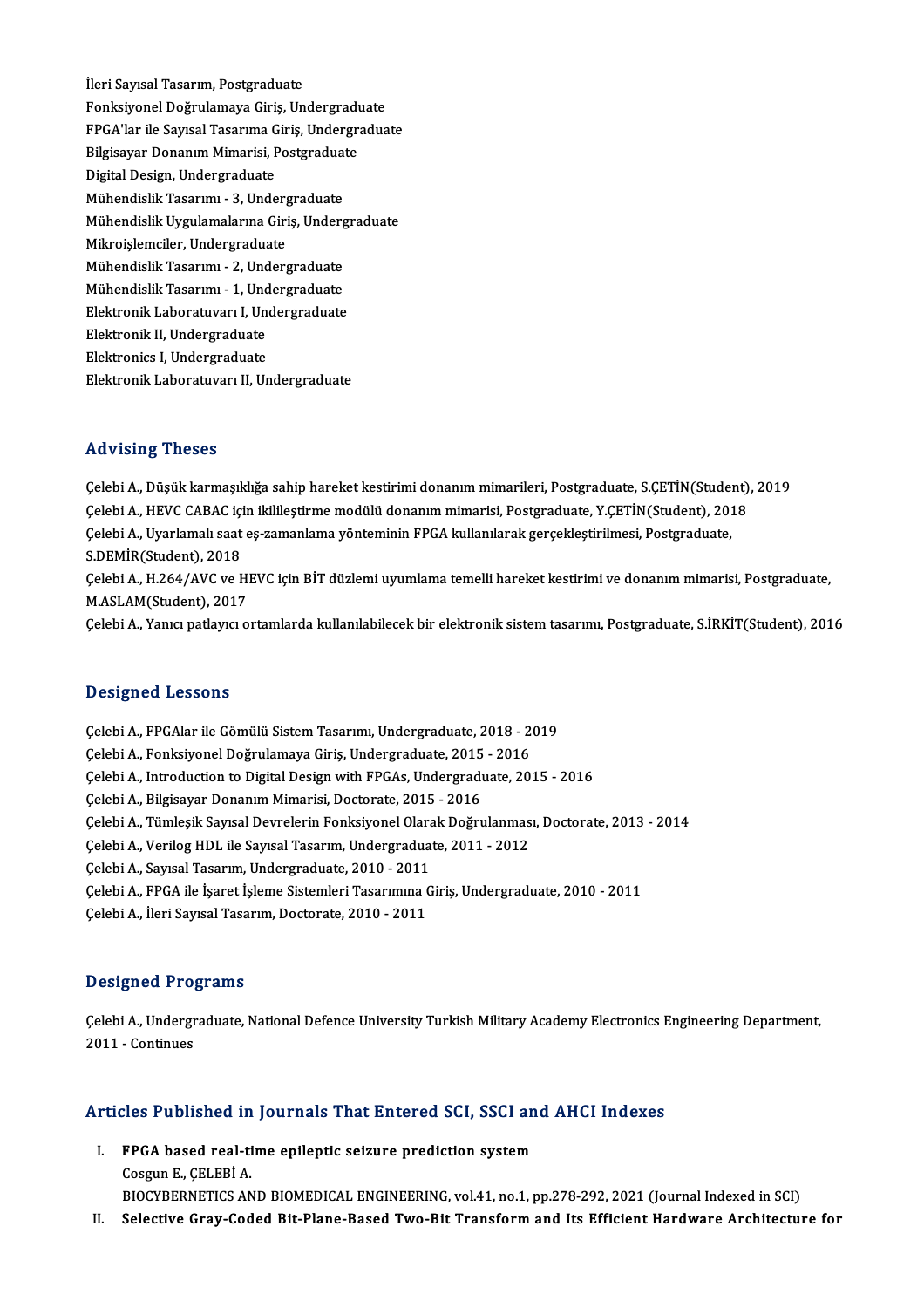Low-Complexity Motion Estimation<br>CELEBLA VAVUZS CELEBLA UPHAN

Low-Complexity Motion Estimation<br>CELEBI A., YAVUZ S., ÇELEBİ A., URHAN O.<br>JEEE TRANSACTIONS ON CONSUMER ELEC

Low-Complexity Motion Estimation<br>CELEBI A., YAVUZ S., ÇELEBİ A., URHAN O.<br>IEEE TRANSACTIONS ON CONSUMER ELECTRONICS, vol.64, no.3, pp.259-266, 2018 (Journal Indexed in SCI)<br>One Dimensional Eiltering Based Two Bit Transform

## CELEBI A., YAVUZ S., ÇELEBİ A., URHAN O.<br>IEEE TRANSACTIONS ON CONSUMER ELECTRONICS, vol.64, no.3, pp.259-266, 2018 (Journal Indexed in SCI)<br>III. One-Dimensional Filtering Based Two-Bit Transform and Its Efficient Hardw **IEEE TRANSACTIONS<br>One-Dimensional F<br>Motion Estimation<br>CELEPLA XAVUZ S**

CELEBIA.,YAVUZ S.,ÇELEBİA.,URHANO.

Motion Estimation<br>CELEBI A., YAVUZ S., ÇELEBİ A., URHAN O.<br>IEEE TRANSACTIONS ON CONSUMER ELECTRONICS, vol.63, no.4, pp.377-385, 2017 (Journal Indexed in SCI)<br>A Conoral Digit Serial Architecture for Montgomery Modular Multi

### IV. A General Digit-Serial Architecture for Montgomery Modular Multiplication<br>ERDEM S. S., YANIK T., CELEBI A. IEEE TRANSACTIONS ON CONSUM<br>A General Digit-Serial Archite<br>ERDEM S. S. , YANIK T., ÇELEBİ A.<br>IEEE TRANSACTIONS ON VERV L A General Digit-Serial Architecture for Montgomery Modular Multiplication<br>ERDEM S. S. , YANIK T., ÇELEBİ A.<br>IEEE TRANSACTIONS ON VERY LARGE SCALE INTEGRATION (VLSI) SYSTEMS, vol.25, no.5, pp.1658-1668, 2017<br>(Jaurnal Indove ERDEM S. S. , YANIK T., C.<br>IEEE TRANSACTIONS ON<br>(Journal Indexed in SCI)<br>Hierershisel Order Ste IEEE TRANSACTIONS ON VERY LARGE SCALE INTEGRATION (VLSI) SYSTEMS, vol.25, no.5, pp.1658-1668, 2<br>(Journal Indexed in SCI)<br>V. Hierarchical Order Statistics Filtering for Fast Bi-Dimensional Empirical Mode Decomposition<br>Somic

(Journal Indexed in SCI)<br>V. Hierarchical Order Statistics Filtering for Fast Bi-Dimensional Empirical Mode Decomposition<br>Semiz S., CELEBİ A., URHAN O. Hierarchical Order Statistics Filtering for Fast Bi-Dimensional I<br>Semiz S., ÇELEBİ A., URHAN O.<br>ETRI JOURNAL, vol.38, no.4, pp.695-702, 2016 (Journal Indexed in SCI)<br>Selective Crey Ceded Bit Plane Besed Lew Complexity Meti

## Semiz S., ÇELEBİ A., URHAN O.<br>ETRI JOURNAL, vol.38, no.4, pp.695-702, 2016 (Journal Indexed in SCI)<br>VI. Selective Gray-Coded Bit-Plane Based Low-Complexity Motion Estimation and its Hardware<br>Architecture ETRI JOURNAL<br>Selective Gra<br>Architecture<br>VAVUZ S. CELL Selective Gray-Coded Bit-Plane Based<br>Architecture<br>YAVUZ S., ÇELEBİ A., ASLAM M., URHAN O.<br>JEEE TRANSACTIONS ON CONSUMER ELEC

Architecture<br>YAVUZ S., ÇELEBİ A., ASLAM M., URHAN O.<br>IEEE TRANSACTIONS ON CONSUMER ELECTRONICS, vol.62, no.1, pp.76-84, 2016 (Journal Indexed in SCI)<br>Winalass sansar naturark based autansian ta KNY bame autamatian sustam YAVUZ S., ÇELEBİ A., ASLAM M., URHAN O.<br>IEEE TRANSACTIONS ON CONSUMER ELECTRONICS, vol.62, no.1, pp.76-84, 2016 (Jour<br>VII. Wireless sensor network-based extension to KNX home automation system<br>COVPAVPAK A. B., KU IVAN S. A

## THE TRANSACTIONS ON CONSUMER ELECTRONICS, vol.62, n<br>Wireless sensor network-based extension to KNX hon<br>GOKBAYRAK A. B., KILIVAN S., AKIN S., ÇELEBİ A., URHAN O.<br>TURKISLI IQURNAL OF ELECTRICAL ENCINEERING AND COM VII. Wireless sensor network-based extension to KNX home automation system<br>GOKBAYRAK A. B., KILIVAN S., AKIN S., ÇELEBİ A., URHAN O.<br>TURKISH JOURNAL OF ELECTRICAL ENGINEERING AND COMPUTER SCIENCES, vol.24, no.5, pp.3652-36 GOKBAYRAK A. B., KILIVAN S., AKIN S., CELEBİ A., URHAN O.

TURKISH JOURNAL OF ELECTRICAL ENGINEERING AND COMPUTER SCIENCI<br>(Journal Indexed in SCI)<br>VIII. Hierarchical Order Statistics Filtering for Fast Bi dimensional EMD<br>SEMIZ S. CELEPI A. UPHAN O (Journal Indexed in SCI)<br>Hierarchical Order Statistic<br>SEMİZ S., ÇELEBİ A., URHAN O.<br>Etri Journal val 28, 2016 (Jour Hierarchical Order Statistics Filtering for Fast Bi dime<br>SEMİZ S., ÇELEBİ A., URHAN O.<br>Etri Journal, vol.38, 2016 (Journal Indexed in SCI Expanded)<br>A semperisen of multishannel intraluminal impedance

SEMİZ S., ÇELEBİ A., URHAN O.<br>Etri Journal, vol.38, 2016 (Journal Indexed in SCI Expanded)<br>IX. A comparison of multichannel intraluminal impedance and pH monitoring in patients with Etri Journal, vol.38, 2016 (Journal Indexed in SCI Expanded)<br>A comparison of multichannel intraluminal impedance and pH monitoring<br>gastroesophageal reflux related laryngitis and non erosive reflux disease<br>CELERÍA, Kes D. T gastroesophageal reflux related laryngitis and non erosive reflux disease<br>ÇELEBİ A., Koc D., Temi Y., Korkmaz U., ŞİRİN G., DUMAN A. E. , Dindar G., YILMAZ H., Senturk O., HÜLAGÜ S. gastroesophageal reflux related laryngitis and non erosive reflux disease<br>ÇELEBİ A., Koc D., Temi Y., Korkmaz U., ŞİRİN G., DUMAN A. E. , Dindar G., YILMAZ H., Sentur<br>NEUROGASTROENTEROLOGY AND MOTILITY, vol.24, pp.85, 2012 CELEBİ A., Koc D., Temi Y., Korkmaz U., ŞİRİN G., DUMAN A. E. , Dindar G., YILMAZ H., Senturk O., HÜLAG<br>NEUROGASTROENTEROLOGY AND MOTILITY, vol.24, pp.85, 2012 (Journal Indexed in SCI)<br>X. Bit Plane Matching Based Variable

## NEUROGASTRO<br>Bit Plane Mat<br>Architecture **Bit Plane Matching Based<br>Architecture<br>ÇELEBİ A., Lee H., Ertuerk S.<br>JEEE TRANSACTIONS ON CO.** Architecture<br>ÇELEBİ A., Lee H., Ertuerk S.<br>IEEE TRANSACTIONS ON CONSUMER ELECTRONICS, vol.56, no.3, pp.1625-1633, 2010 (Journal Indexed in SCI)<br>Trungated Gray Goded Bit Blane Matching Besed Metion Estimation and its Hardyg

CELEBI A., Lee H., Ertuerk S.<br>IEEE TRANSACTIONS ON CONSUMER ELECTRONICS, vol.56, no.3, pp.1625-1633, 2010 (Journal Indexed in SCI)<br>XI. Truncated Gray-Coded Bit-Plane Matching Based Motion Estimation and its Hardware Ar **IEEE TRANSACTIONS ON CONSUMER ELECTR<br>Truncated Gray-Coded Bit-Plane Matchii**<br>CELEBİ A., AKBULUT O., URHAN O., Ertuerk S.<br>JEEE TRANSACTIONS ON CONSUMER ELECTR XI. Truncated Gray-Coded Bit-Plane Matching Based Motion Estimation and its Hardware Architecture<br>CELEBI A., AKBULUT O., URHAN O., Ertuerk S.<br>IEEE TRANSACTIONS ON CONSUMER ELECTRONICS, vol.55, no.3, pp.1530-1536, 2009 (Jou

CELEBİ A., AKBULUT O., URHAN O., Ertuerk S.<br>IEEE TRANSACTIONS ON CONSUMER ELECTRONICS, vol.55, no.3, pp.1530-1536, 2009 (Journal I.<br>XII. Efficient Hardware Implementations of Low Bit Depth Motion Estimation Algorithms<br>CELE ÇELEBİ A., URHAN O., Hamzaoglu I., ERTÜRK S. Efficient Hardware Implementations of Low Bit Depth Motion Estimation Algorith<br>CELEBİ A., URHAN O., Hamzaoglu I., ERTÜRK S.<br>IEEE SIGNAL PROCESSING LETTERS, vol.16, no.6, pp.513-516, 2009 (Journal Indexed in SCI)<br>A Low Comp

### CELEBİ A., URHAN O., Hamzaoglu I., ERTÜRK S.<br>IEEE SIGNAL PROCESSING LETTERS, vol.16, no.6, pp.513-516, 2009 (Journal Indexed in SCI)<br>XIII. A Low-Complexity Approach for the Color Display of Hyperspectral Remote-Sensing IEEE SIGNAL PROCESSING LETTERS, vol.16, no.6, pp.513-516, 2009 (Journal Indexed in SCI)<br>A Low-Complexity Approach for the Color Display of Hyperspectral Remote-Sensi<br>One-Bit-Transform-Based Band Selection A Low-Complexity Approac<br>One-Bit-Transform-Based B<br>Demir B., ÇELEBİ A., Ertuerk S.<br>JEEE TRANSACTIONS ON CEOS IEEE TRANSACTIONS ON GEOSCIENCE AND REMOTE SENSING, vol.47, no.1, pp.97-105, 2009 (Journal Indexed in SCI) Demir B., CELEBİ A., Ertuerk S.

## IEEE TRANSACTIONS ON GEOSCIENCE AND REMOTE SENSING, vol.47, no.1, pp.97-105, 2009 (Jonath)<br>SCI)<br>XIV. An All Binary Sub-Pixel Motion Estimation Approach and its Hardware Architecture<br>CELEPLA AVPULUTO URHAN O HOMEOGINAL ERTU SCI)<br>An All Binary Sub-Pixel Motion Estimation Approach a<br>ÇELEBİ A., AKBULUT O., URHAN O., Hamzaoglu I., ERTUERK S.<br>JEEE TRANSACTIONS ON CONSUMER ELECTRONICS VOLE4 .p CELEBİ A., AKBULUT O., URHAN O., Hamzaoglu I., ERTUERK S.<br>IEEE TRANSACTIONS ON CONSUMER ELECTRONICS, vol.54, no.4, pp.1928-1937, 2008 (Journal Indexed in SCI)

#### Articles Published in Other Journals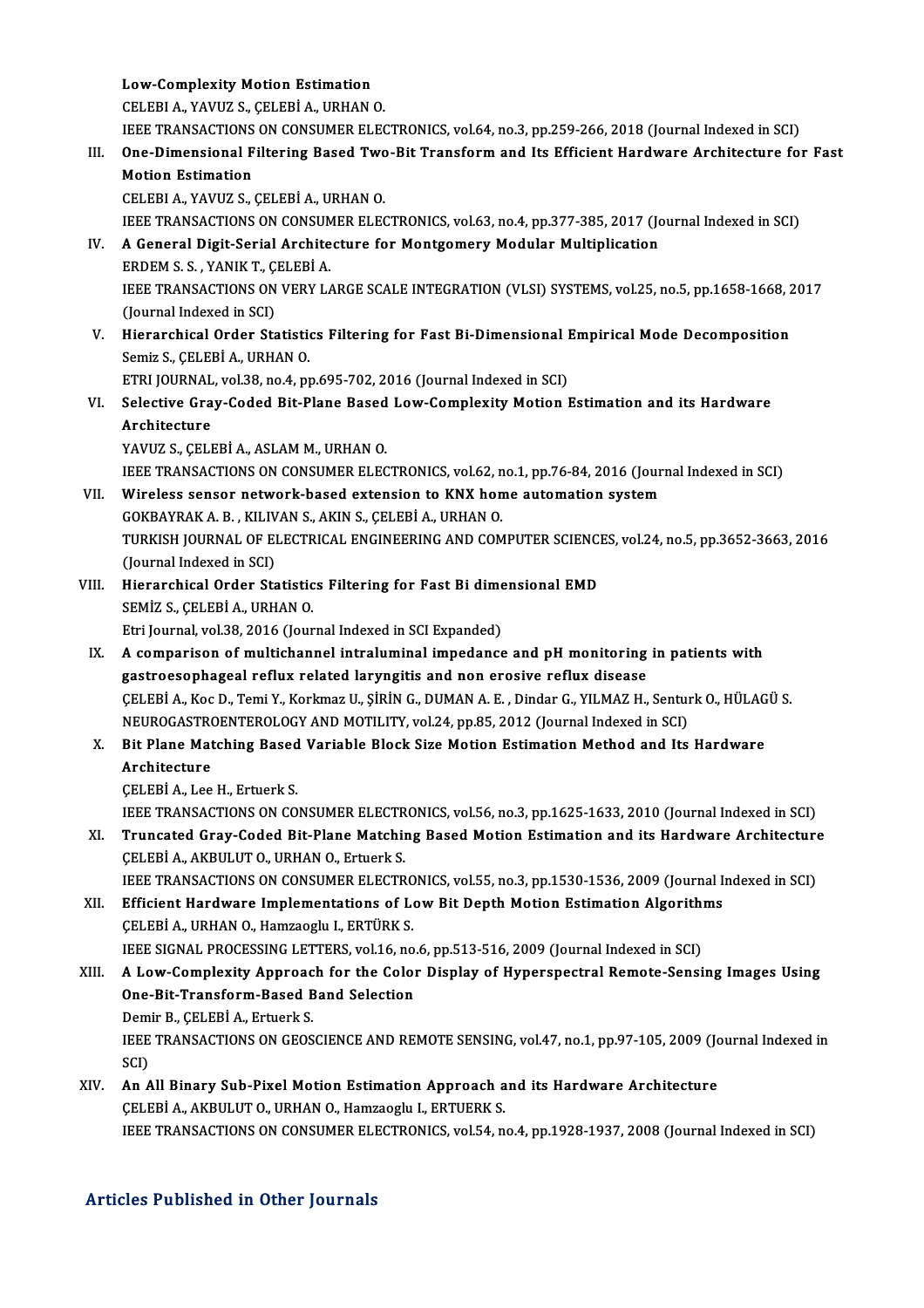I. Hardware Implementation of Local Binary Pattern Based Two-Bit Transform Motion Estimation<br>Narva S. CELERÍA, TASYARLCELERÍA, URHAN O **Hardware Implementation of Local Binary P.**<br>Yavuz S., ÇELEBİ A., TAŞYAPI ÇELEBİ A., URHAN O.<br>International Jaurnal of Electrical and Computer E. Hardware Implementation of Local Binary Pattern Based Two-Bit Transform Motion Estimation<br>Yavuz S., ÇELEBİ A., TAŞYAPI ÇELEBİ A., URHAN O.<br>International Journal of Electrical and Computer Engineering, 2018 (Refereed Journa

Yavuz S., ÇELEBİ A., TAŞYAPI ÇELEBİ A., URHAN O.<br>International Journal of Electrical and Computer Engineering, 2018 (Refereed Journal of Electrical and Computer Engineering, 2018 (Refereed Journal of Adaptive Clock Recover International Journa<br>FPGA Implementa<br>DEMİR S., ÇELEBİ A.<br>International Journa

FPGA Implementation of Adaptive Clock Recovery for TDMoIP Systems<br>DEMİR S., ÇELEBİ A.<br>International Journal of Electronics and Communication Engineering, vol.12, no.1, pp.11-15, 2018 (Refereed<br>Journals of Other Institution DEMIR S., ÇELEBI A.<br>International Journal of Electro<br>Journals of Other Institutions)<br>Efficient Hardware Archite International Journal of Electronics and Communication Engineering, vol.12, no.1, pp.11-15, 2018 (Refereed<br>Journals of Other Institutions)<br>III. Efficient Hardware Architecture for Selective Gray Coded Bit Plane Based Low C

Journals of C<br>**Efficient Ha<br>Estimation**<br>Aclam M. CE Efficient Hardwar<br>Estimation<br>Aslam M., ÇELEBİ A.<br>CAZLUNIVERSITY IC

Estimation<br>Aslam M., ÇELEBİ A.<br>GAZI UNIVERSITY JOURNAL OF SCIENCE, vol.30, no.1, pp.69-78, 2017 (Journal Indexed in ESCI)

#### Refereed Congress / Symposium Publications in Proceedings

I. Field Programmable Logic Arrays Implementation of Scene-Based Nonuniformity Correction Algorithm Field Programmable Logic Arr<br>Algorithm<br>Njuguna J. C. , Alabay E., ÇELEBİ A.<br><sup>9th International Conference on El</sup>

8th International Conference on Electrical and Electronics Engineering (ICEEE), Antalya, Turkey, 9 - 11 April 2021,<br>pp.6-9 Njugun<br>8th Inte<br>pp.6-9<br>Hardw 8th International Conference on Electrical and Electronics Engineering (ICEEE), Antalya, Turkey, 9 - 11 April 2<br>pp.6-9<br>II. Hardware Implementation of Local Binary Pattern Based Two-Bit Transform Motion Estimation<br>yavuz s.

pp.6-9<br>Hardware Implementation of Local Binary Pa<br>YAVUZ S., ÇELEBİ A., TAŞYAPI ÇELEBİ A., URHAN O.<br>20th International Conference en Image Brecessing Hardware Implementation of Local Binary Pattern Based Two-Bit Transform<br>YAVUZ S., ÇELEBİ A., TAŞYAPI ÇELEBİ A., URHAN O.<br>20th International Conference on Image Processing Applications, 18 - 19 January 2018<br>Enilantis Seigur

20th International Conference on Image Processing Applications, 18 - 19 January 2018

YAVUZ S., ÇELEBİ A., TAŞYAPI ÇELEBİ A., URHAN O.<br>20th International Conference on Image Processing Applicat<br>III. Epileptic Seizure Prediction for Imbalanced Datasets<br>Cosgun E., ÇELEBİ A., GÜLLÜ M. K. Epileptic Seizure Prediction for Imbalanced Datasets<br>Cosgun E., ÇELEBİ A., GÜLLÜ M. K.<br>Medical Technologies Congress (TIPTEKNO), İzmir, Turkey, 3 - 05 October 2019, pp.290-293<br>Image Histogram Fauelizer Hardware Implementat

#### IV. Image Histogram Equalizer Hardware Implementation Using High Level Synthesis<br>ÖNÜR İ., CELEBİ A. Medical Technolog<br>Image Histogram<br>ÖNÜR İ., ÇELEBİ A. I<mark>mage Histogram Equalizer Hardware Implementation Using High Level Synthesis</mark><br>ÖNÜR İ., ÇELEBİ A.<br>ACADEMICSERA International Conference on Electrical and Electronics Engineering, İstanbul, Turkey, 23 - 24<br>Ostabar 2017 yal ÖNÜR İ., ÇELEBİ A.<br>ACADEMICSERA Inte<br>October 2017, vol.1<br>On The Handwane October 2017, vol 1

## V. On The Hardware Implementation of Binarization for High Efficiency Video Coding On The Hardware Implementation of Binarization for High Efficiency Video Coding<br>ÇETİN Y., ÇELEBİ A.<br>International Conference on Electrical and Electronics Engineering, İstanbul, Turkey, 23 - 24 October 2017, vol.1,<br>nn 1 E

CETIN<br>Interna<br>pp.1-5<br>Less l International Conference on Electrical and Electronics Engineering, İstanbul, Turkey, 23 - 24 October 2017, vol.1,<br>pp.1-5<br>VI. Local Binary Pattern Method and its Hardware Architecture for Low-Complexity Motion Estimation<br>V

pp.1-5<br>Local Binary Pattern Method and its Hardwar<br>YAVUZ S., TAŞYAPI ÇELEBİ A., ÇELEBİ A., URHAN O.<br>25th Signal Processing and Communisations Annliss Local Binary Pattern Method and its Hardware Architecture for Low-Complexity Motion Estimatio<br>YAVUZ S., TAŞYAPI ÇELEBİ A., ÇELEBİ A., URHAN O.<br>25th Signal Processing and Communications Applications Conference (SIU), Antaly

YAVUZ S., TAŞYAPI ÇELEBİ A., ÇELEBİ A., URHAN O.<br>25th Signal Processing and Communications Applications Conference (SIU), Antalya, Turkey, 15 - 18 May 2017<br>10th - Integer 1-Bit Transform Method and its Hardware Architectur 25th Signal Processin<br>Integer 1-Bit Trans<br>Motion Estimation<br>Yawız S. TASYAPLCE! Motion Estimation<br>Yavuz S., TAŞYAPI ÇELEBİ A., ÇELEBİ A., URHAN O. Motion Estimation<br>Yavuz S., TAŞYAPI ÇELEBİ A., ÇELEBİ A., URHAN O.<br>25th Signal Processing and Communications Applications Conference (SIU), Antalya, Turkey, 15 - 18 May 2017<br>Huhrid hardware architecture for low complexity

Yavuz S., TAŞYAPI ÇELEBİ A., ÇELEBİ A., URHAN O.<br>25th Signal Processing and Communications Applications Conference (SIU), Antalya, Turke<br>VIII. Hybrid hardware architecture for low complexity motion estimation algorithm 25th Signal Processi<br>Hybrid hardware<br>Aslam M., ÇELEBİ A.<br>IB SoC 2016 IB SOC Hybrid hardware architecture for low complexity motion estin<br>Aslam M., ÇELEBİ A.<br>IP SoC 2016 IP-SOC-IOT Conference Exhibition, 5 - 07 December 2016<br>Bouseble Verification Model for Motion estimation Algorithm

Aslam M., ÇELEBİ A.<br>IP SoC 2016 IP-SOC-IOT Conference Exhibition, 5 - 07 December 2016<br>IX. Reusable Verification Model for Motion estimation Algorithm IP SoC 2016 IP-SOC-<br>Reusable Verificat<br>Aslam M., ÇELEBİ A.<br>IP SoC 2016 IP SOC Reusable Verification Model for Motion estimation Algorithm<br>Aslam M., ÇELEBİ A.<br>IP SoC 2016 IP-SOC-IOT Conference Exhibition, 5 - 07 December 2016<br>KNY Ev Bine Otomasyon Sistemin Kabloeur Algelewer Ağı Teme

Aslam M., ÇELEBİ A.<br>IP SoC 2016 IP-SOC-IOT Conference Exhibition, 5 - 07 December 2016<br>X. KNX Ev Bina Otomasyon Sistemin Kablosuz Algılayıcı Ağı Temelli Bir Yaklaşımla Genişletilmesi IP SoC 2016 IP-SOC-IOT Conference Exhibition, 5 - 07 Decem<br>KNX Ev Bina Otomasyon Sistemin Kablosuz Algılayıcı<br>GÖKBAYRAK A. B., KILIVAN S., ÇELEBİ A., AKIN S., URHAN O.<br>Gömülü Sistemler ve Uygulamaları Semnegyumu, Gömülü Si Gömülü Sistemler ve Uygulamaları Sempozyumu, GömSis 2014, İstanbul, Turkey, 4 - 05 December 2014, vol.1, pp.53-56 GÖKBAY<br>Gömülü <mark>:</mark><br>pp.53-56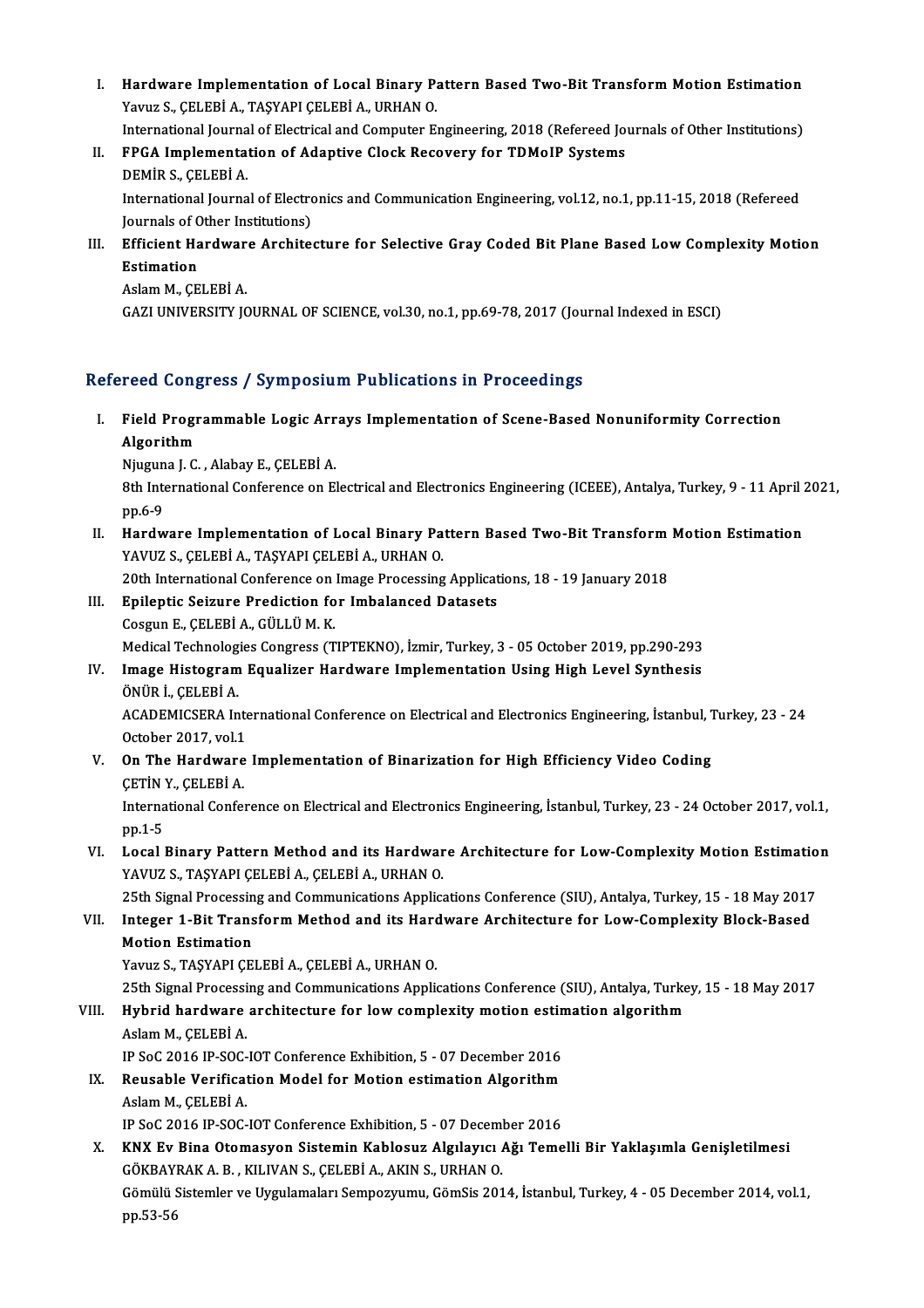XI. Model Tabanlı Donanım Geliştirme Ortamları ile RTL Tasarımların Tümleştirilmesi için Alternatif bir<br>Yöntem Model Ta<br>Yöntem<br>DEMİR S Model Tabanlı Donanım Geliştir<br>Yöntem<br>DEMİR S., HATİPOĞLU E., ÇELEBİ A.<br>Gömülü Sistemler ve Uvsulameleru Yöntem<br>DEMİR S., HATİPOĞLU E., ÇELEBİ A.<br>Gömülü Sistemler ve Uygulamaları Sempozyumu, GömSis 2014, İstanbul, Turkey, 4 - 05 December 2014, vol.1,

pp.57-60 Gömülü Sistemler ve Uygulamaları Sempozyumu, GömSis 2014, İstanbul, Turke<br>pp.57-60<br>XII. Embedded Empirical Mode Decomposition Intellectual Property Core<br>Horacali N. CELEPI A

pp.57-60<br><mark>Embedded Empirical</mark><br>Horasanli N., ÇELEBİ A.<br>22nd IEEE Signal Proce Embedded Empirical Mode Decomposition Intellectual Property Core<br>Horasanli N., ÇELEBİ A.<br>22nd IEEE Signal Processing and Communications Applications Conference (SIU), Trabzon, Turkey, 23 - 25 April<br>2014. np.2025.2029 Horasanli N., ÇELEBİ<br>22nd IEEE Signal Pro<br>2014, pp.2035-2038<br>Low Bit Donth Bon 22nd IEEE Signal Processing and Communications Applications Conference (SIU), Trabzon,<br>2014, pp.2035-2038<br>XIII. Low Bit Depth Representation Based Embedded Motion Estimation Architecture<br>Hatinogly E. CELEPLA

## 2014, pp.2035-2038<br>**Low Bit Depth Repre<br>Hatipoglu E., ÇELEBİ A.**<br>22nd IEEE Signal Broca Hatipoglu E., CELEBİ A

22nd IEEE Signal Processing and Communications Applications Conference (SIU), Trabzon, Turkey, 23 - 25 April 2014, pp.2158-2161

## XIV. HARDWARE DESIGN OF ANEMBEDDED REAL-TIME ACOUSTIC SOURCE LOCATION DETECTOR 2014, pp.2158-2161<br>HARDWARE DESIGN OF ANEMBEDDED<br>Turkoglu C., Cagdas S., ÇELEBİ A., ERTÜRK S.<br>6th JEIP International Conference on Now To

6th IFIP International Conference on New Technologies, Mobility and Security (NTMS), Dubai, United Arab Turkoglu C., Cagdas S., ÇELEBİ A., ER<br>6th IFIP International Conference of<br>Emirates, 30 March - 02 April 2014<br>Hierorshisel fest hidimensional Emirates, 30 March - 02 April 2014

XV. Hierarchical fast bidimensional empiricalmode decomposition and its hardware architecture SERKAN S., CELEBİ A., URHAN O.

2013 21st Signal Processing and Communications Applications Conference (SIU), Haspolat, Turkey, 24 - 26 April<br>2013, vol.1, pp.1-4 2013 21st Signal Processing and Communications Applications Conference (SIU), Haspolat, Turkey<br>2013, vol.1, pp.1-4<br>XVI. On the FPGA Implementation Of Empirical Mode Decomposition Algorithm Using FPGA<br>Keep L CELERIA

2013, vol.1, pp.1-4<br>**On the FPGA Im**<br>Kose I., ÇELEBİ A.<br>21st Signal Proces 0n the FPGA Implementation Of Empirical Mode Decomposition Algorithm Using FPGA<br>Kose I., ÇELEBİ A.<br>21st Signal Processing and Communications Applications Conference (SIU), CYPRUS, 24 - 26 April 2013<br>Mikrodonatlevisi Tabanl Kose I., ÇELEBİ A.<br>21st Signal Processing and Communications Applic:<br>XVII. Mikrodenetleyici Tabanlı Lazer Mesafe Ölçer<br>ESEN II. CAPPAS O.D., CELEPİ A. UPHAN O. EPTÜ

21st Signal Processing and Communications Applications<br>Mikrodenetleyici Tabanlı Lazer Mesafe Ölçer<br>ESEN U., CABBAS O. D. , ÇELEBİ A., URHAN O., ERTÜRK S.<br>Gömülü Sistemler ve Uvgulamaları Sennegrumu (Gömülü KVII. Mikrodenetleyici Tabanlı Lazer Mesafe Ölçer<br>ESEN U., CABBAS O. D. , ÇELEBİ A., URHAN O., ERTÜRK S.<br>Gömülü Sistemler ve Uygulamaları Sempozyumu (GömSis 2012), İstanbul, Turkey, 29 - 30 November 2012, vol.1,<br>pp.95-98 ESEN U., CABBAS O. D., CELEBI A., URHAN O., ERTÜRK S.

#### XVIII. Panoramik Kamera Sistemi PAN KAM

pp.95-98<br><mark>Panoramik Kamera Sistemi PAN KAM</mark><br>TEKYILDIZ A., GÜVENEL Ç., DUVAR R., ÇELEBİ A., URHAN O., ERTÜRK S.<br>Gömülü Sistemler ve Uvgulameler Somnegyumu (çÖMeİS 2012), İstanb Gömülü Sistemler ve Uygulamaları Sempozyumu (gÖMsİS 2012), İstanbul, Turkey, 29 - 30 November 2012, vol.1, pp.113-114 TEKYILDIZ /<br>Gömülü Siste<br>pp.113-114<br>An ungoolo

### XIX. An uncooled infrared camera with embedded real-time target tracking capability Gerçek zamanli gömülü hedef taki̇bi̇yapabi̇len soǧutmasiz kizil ötesi̇kamera An uncooled infrared camera with embedded real-time target tracking capability Gerçek zamanli<br>gömülü hedef takibi yapabilen soğutmasiz kizil ötesi kamera<br>Güvenel Ç., Tekyildiz A., Türkoğlu Ç., Yildiz Ç., KÜÇÜKMANİSA A., ÇE

gömülü hedef takibi yapabilen soğutmasiz kizil ötesi kamera<br>Güvenel Ç., Tekyildiz A., Türkoğlu Ç., Yildiz Ç., KÜÇÜKMANİSA A., ÇELEBİ A., URHAN O., GÜLLÜ M. K. , ERTÜRK S.<br>2012 20th Signal Processing and Communications Appl Güvenel Ç., Tek<br>2012 20th Sigr<br>20 April 2012<br>EPCA implem 2012 20th Signal Processing and Communications Applications Conference, SIU 2012, Fethiye, Mugla, Turke<br>20 April 2012<br>XX. FPGA implementation of cubic spline interpolation method for empirical mode decomposition<br> $CA\breve{C}DAS$ 

## 20 April 2012<br>FPGA implementation<br>ÇAĞDAŞ S., ÇELEBİ A.<br>2012 20th Simal Pres FPGA implementation of cubic spline interpolation method for empirical mode decomposition<br>ÇAĞDAŞ S., ÇELEBİ A.<br>2012 20th Signal Processing and Communications Applications Conference (SIU), Mugla, Turkey, Turkey, 18 - 20<br>Ap

ÇAĞDAŞ S., ÇELEBİ A.<br>2012 20th Signal Processing and Communications Applications Conference (SIU), Mugla, Turkey, Turkey, 18 - 20<br>April 2012, vol.1, pp.1-4

#### XXI. IR Camera System with Embedded Target Tracking

GÜVENEL Ç.,TEKYILDIZA.,TÜRKOĞLUÇ.,ÇELEBİA.,URHANO.,GÜLLÜM.K. ,ERTÜRKS. IR Camera System with Embedded Target Tracking<br>GÜVENEL Ç., TEKYILDIZ A., TÜRKOĞLU Ç., ÇELEBİ A., URHAN O., GÜLLÜ M. K. , ERTÜRK S.<br>2nd Annual International Conference on Advances in Distributed and Parallel Computing (ADPC GÜVENEL Ç., TEKYILDIZ A., TÜRKOĞLU Ç., ÇELEBİ A., URHAN O., GÜLLÜ M. K. , ERTÜRK S.<br>2nd Annual International Conference on Advances in Distributed and Parallel Computing (ADPC<br>track on Real-Time and Embedded Systems (RTES 2nd Annual International Conference on Advances in Distributed and Parallel Computing (ADPC 2011) - special<br>track on Real-Time and Embedded Systems (RTES 2011), 12 - 13 October 2011, vol.1, pp.71-74<br>XXII. HIGH PERFORMANCE

## track on Real-Time and Embedded Systems (RTES 2011), 12 - 13 October 2011, vol.1, pp.71-74<br>XXII. HIGH PERFORMANCE HARDWARE ARCHITECTURE FOR CONSTRAINED ONE-BIT TRANSFORM BASED<br>MOTION ESTIMATION<br>CELEBI A., URHAN O. **MOTION ESTIMATION**

19th European Signal Processing Conference (EUSIPCO), Barcelona, Spain, 29 August - 02 September 2011, pp.2151-2155

XXIII. Efficient Hardware Architecture with Data Reuse and Fast Search Algorithm Support for Low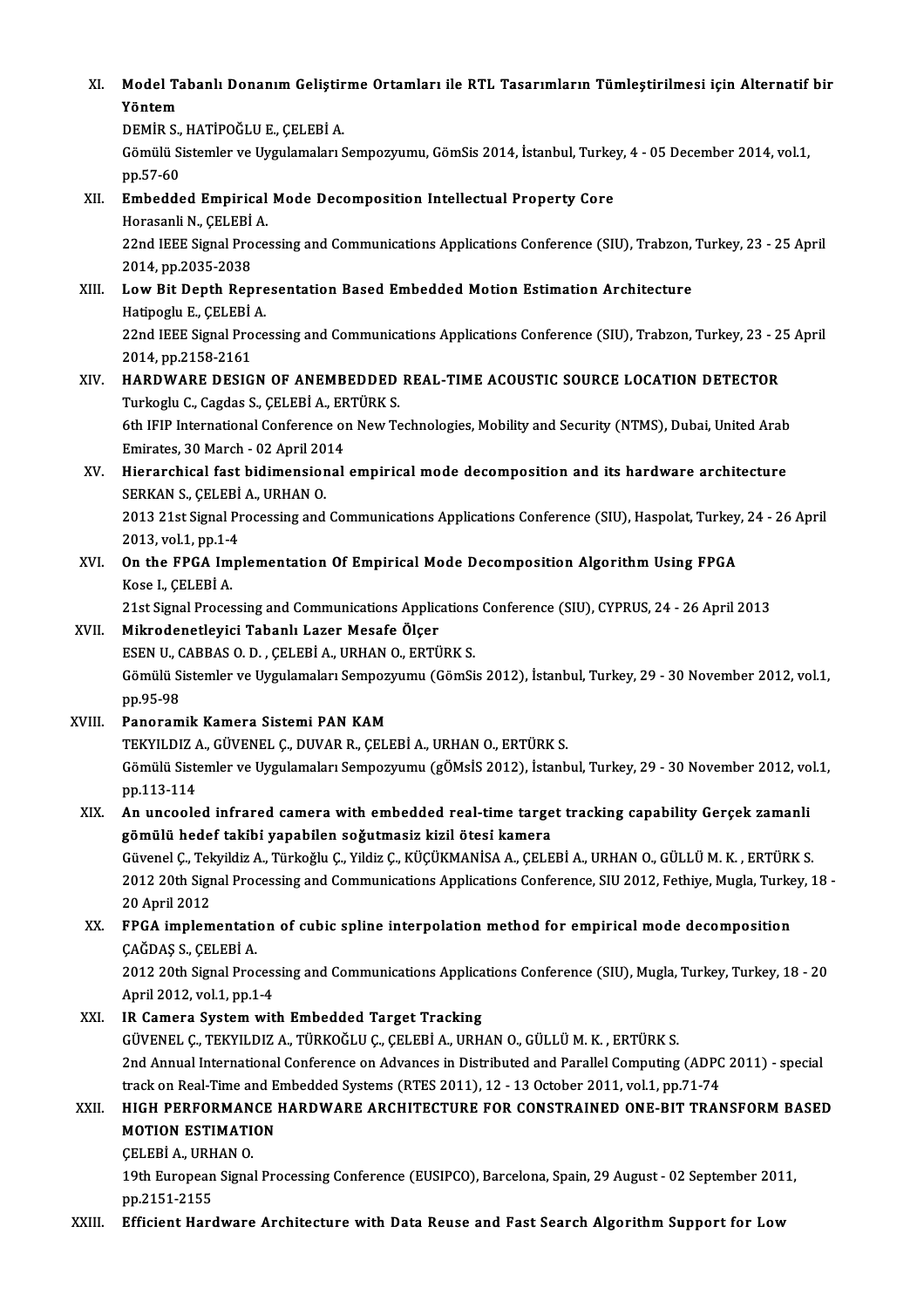**Complexity Motion Estimation** 

ÇELEBİA.,ERTÜRKS.,LEEH. J.

24th International Technical Conference on Circuits/Systems, Computers and Communications (ITC-CSCC), JEJU, South Korea, 5 - 08 May 2009, vol.1, pp.1-4 24th International Technical Conference on Circuits/Systems, Computers and Communications (ITC-CSCC), JEJU,<br>South Korea, 5 - 08 May 2009, vol.1, pp.1-4<br>XXIV. Truncated Gray-Coded Bit-Plane Matching Based Motion Estimation

- South Korea, 5 08 May 2009, vol.1, pp.1-4<br>Truncated Gray-Coded Bit-Plane Matchin<br>ÇELEBİ A., AKBULUT O., URHAN O., ERTÜRK S. Truncated Gray-Coded Bit-Plane Matching Based Motion Estimation and its Hardware Architectu<br>CELEBİ A., AKBULUT O., URHAN O., ERTÜRK S.<br>IEEE 17th Signal Processing and Communications Applications Conference, Antalya, Turkey CELEBI A., A<br>IEEE 17th Si<br>pp.906-909<br>MVPLA Bas IEEE 17th Signal Processing and Communications Applications Conference, Antalya, Turkey, 9 - 11 Apri<br>pp.906-909<br>XXV. MVBLA Based Design of Constrained 1-Bit Transform Based Motion Estimation Algorithm<br>CELEPLA URHAN O. Ertu pp.906-909<br>MVBLA Based Design of Constrained 1-Bit Transfor<br>ÇELEBİ A., URHAN O., Ertuerk S., Hamzaoglu I., Duendar G.<br>IEEE 16th Signal Processing and Communications Applicat MVBLA Based Design of Constrained 1-Bit Transform Based Motion Estimation Algorithm<br>CELEBI A., URHAN O., Ertuerk S., Hamzaoglu I., Duendar G.<br>IEEE 16th Signal Processing and Communications Applications Conference, Aydın, T CELEBI A., U<br>IEEE 16th Si<br>pp.581-582<br>Implements IEEE 16th Signal Processing and Communications Applications Conference, Aydın, Turkey, 20 - 22 April 2008,<br>pp.581-582<br>XXVI. Implementation of Constrained 1-Bit Transform based motion estimation algorithm with an FPGA
- pp.581-582<br>Implementation of<br>based architecture<br>CELEPIA UPHANO Implementation of Constrained 1-Bit Tra<br>based architecture<br>CELEBİ A., URHAN O., ERTÜRK S., Duendar G.<br>IEEE 15th Signal Processing and Communisat

based architecture<br>CELEBI A., URHAN O., ERTÜRK S., Duendar G.<br>IEEE 15th Signal Processing and Communications Applications Conference, Eskişehir, Turkey, 11 - 13 June 2007,<br>pp.1005-1006 CELEBI A., URH<br>IEEE 15th Sign:<br>pp.1005-1006<br>Patlama Biski IEEE 15th Signal Processing and Communications Applications Conference, Eskişehir, Turkey, 11 - 13 July pp.1005-1006<br>XXVII. Patlama Riski Bulunan Ortamlarda Kullanılabilecek Kendinden Emniyetli Algılayıcı Tasarımı<br>İslit S.

## pp.1005-1006<br>Patlama Riski B<br>İrkit S., ÇELEBİ A.<br>ELECO 2016 - Ele Patlama Riski Bulunan Ortamlarda Kullanılabilecek Kendinden Emniyetli Algılayıcı Tasarımı<br>İrkit S., ÇELEBİ A.<br>ELECO 2016 - Elektrik - Elektronik ve Biyomedikal Mühendisliği Konferansı, Bursa, Turkey, 1 - 03 March 2016,<br>vel

irkit S., ÇELEBİ A.<br>ELECO 2016 - Elek<br>vol.1, pp.207-211<br>A.10 bitE00Ms.s ELECO 2016 - Elektrik - Elektronik ve Biyor<br>vol.1, pp.207-211<br>XXVIII. A 10 bit500Ms s Two Step Flash ADC

vol.1, pp.207-211<br>A 10 bit500Ms s Two Step Flash ADC<br>CELEBİ A., AYTAR O., TANGEL A. A 10 bit500Ms s Two Step Flash ADC<br>ÇELEBİ A., AYTAR O., TANGEL A.<br>IEEE Int. Conf. on Computer as a tool, Belgrade, Serbia And Montenegro, 21 - 24 November 2005, pp.898-901<br>An 8 Bit CMOS Folding ADC Implementation Heing TIO

### XXIX. An 8 Bit CMOS Folding ADC Implementation Using TIQ Based Flash ADC Core IEEE Int. Conf. on Computer as a tool, Belgrad<br>An 8 Bit CMOS Folding ADC Implementat<br>TEKİN M. F. , TANGEL A., AYTAR O., ÇELEBİ A.<br>12th International Mived Design of Integrated 12th International Mixed Design of Integrated Circuits and Systems Conference (MIXDES 2005), Krakow, Poland,<br>22 - 25 May 2005, vol.1, pp.43-45 TEKİN M.F., TANGEL A., AYTAR O., ÇELEBİ A. 12th International Mixed Design of Integrated Circuits and 3<br>22 - 25 May 2005, vol.1, pp.43-45<br>XXX. TIQ Tabanlı 8 bit Folding A D Dönüştürücü Tasarımı<br>TEVİNME TANGELA AVTAR O GELEPLA

- 22 25 May 2005, vol.1, pp.43-45<br>**TIQ Tabanlı 8 bit Folding A D Dönüştürü**<br>TEKİN M. F. , TANGEL A., AYTAR O., ÇELEBİ A.<br>ELECO 2004 Flaktrik Flaktronik Bilgisayar Mü ELECO 2004 Elektrik-Elektronik-Bilgisayar Mühendisliği Sempozyumu, Bursa, Turkey, 8 - 12 December 2004, vol.1,<br>pp.118-122 TEKİN M.F., TANGEL A., AYTAR O., ÇELEBİ A. ELECO 2004 Elektrik-Elektronik-Bilgisayar Mühendisliği Sempozyumu, Bursa, Turkey, 8 - 12 I<br>pp.118-122<br>XXXI. 8-bit 1Gs/s Semi-Flash ADC Based on Threshold Inverter Quantization Technique
- pp.118-122<br>8-bit 1Gs/s Semi-Flash ADC Base<br>Aytar O., Çelebi A., Tangel A., Tekin F.<br>MIYDES 2004 Warszawa Baland E 8-bit 1Gs/s Semi-Flash ADC Based on Threshold<br>Aytar O., Çelebi A., Tangel A., Tekin F.<br>MIXDES-2004, Warszawa, Poland, 5 - 07 January 2004<br>A VI SL Implementation fon Fost All Boolean Moti MIXDES-2004, Warszawa, Poland, 5 - 07 January 2004

# Aytar O., Çelebi A., Tangel A., Tekin F.<br>MIXDES-2004, Warszawa, Poland, 5 - 07 January 2004<br>XXXII. A VLSI Implementation for Fast All Boolean Motion Estimation Based on Pre Coded Imag Planes<br>Matching

ÇelebiA.,ErtürkS.,TangelA.

Matching<br>Çelebi A., Ertürk S., Tangel A.<br>3rd International Conference on Electrical and Electronics Engineering (ELECO'2003), Bursa, Turkey, 3 - 07<br>Desamber 2003, vol.1, np.36.40 Çelebi A., Ertürk S., Tangel A.<br>3rd International Conference on<br>December 2003, vol.1, pp.36-40 December 2003, vol.1, pp.36-40<br>Supported Projects

Supported Projects<br>ÇELEBİ A., Project Supported by Higher Education Institutions, EEG İŞARETLERİ KULLANILARAK EPİLEPSİ NÖBET<br>TAHMİN SİSTEMİNİN ERÇA TARANI LDONANIM İLE CERCEKLESTİRİLMESİ 2019, Continues TAHMIN SISTEMININ POSTOR<br>CELEBİ A., Project Supported by Higher Education Institutions, EEG İŞARETLERİ KULLANILAR<br>TAHMİN SİSTEMİNİN FPGA TABANLI DONANIM İLE GERÇEKLEŞTİRİLMESİ, 2018 - Continues<br>Celebi A. TURITAK Project LW ÇELEBİ A., Project Supported by Higher Education Institutions, EEG İŞARETLI<br>TAHMİN SİSTEMİNİN FPGA TABANLI DONANIM İLE GERÇEKLEŞTİRİLMESİ, 2<br>Çelebi A., TUBITAK Project, LWIR TERMAL KAMERA TASARIMI, 2021 - 2024<br>Celebi A., T TAHMİN SİSTEMİNİN FPGA TABANLI DONANIM İLE GERÇEKLEŞTİRİLMESİ, 2018 - Continues<br>Çelebi A., TUBITAK Project, LWIR TERMAL KAMERA TASARIMI, 2021 - 2024<br>Çelebi A., TUBITAK Project, ASEYE-ASİS ASKERİ ÇEVRESEL GÖZETLEME SİSTEMİ, Çelebi A., TUBITAK Project, LWIR TERMAL KAMERA TASARIMI, 2<br>Çelebi A., TUBITAK Project, ASEYE-ASİS ASKERİ ÇEVRESEL GÖZE<br>Çelebi A., TUBITAK Project, PORTATİF EMG CİHAZI, 2021 - 2022<br>Çelebi A., TUBITAK Project, FORTATİF EMG C Çelebi A., TUBITAK Project, ASEYE-ASİS ASKERİ ÇEVRESEL GÖZETLEME SİSTEMİ, 2020 - 2023<br>Çelebi A., TUBITAK Project, PORTATİF EMG CİHAZI, 2021 - 2022<br>Çelebi A., TUBITAK Project, VİDEO SİNYAL İŞLEME VERİYOLU DONANIM ÇEKİRDEĞİ, Çelebi A., TUBITAK Project, PORTATİF EMG CİHAZI, 2021 - 2022<br>Çelebi A., TUBITAK Project, VİDEO SİNYAL İŞLEME VERİYOLU DONANIM ÇEKİRDEĞİ, 2019 - 2021<br>Çelebi A., TUBITAK Project, KIZILÖTESİ VİDEO KAMERA ÇEKİRDEĞİ, 2019 - 202